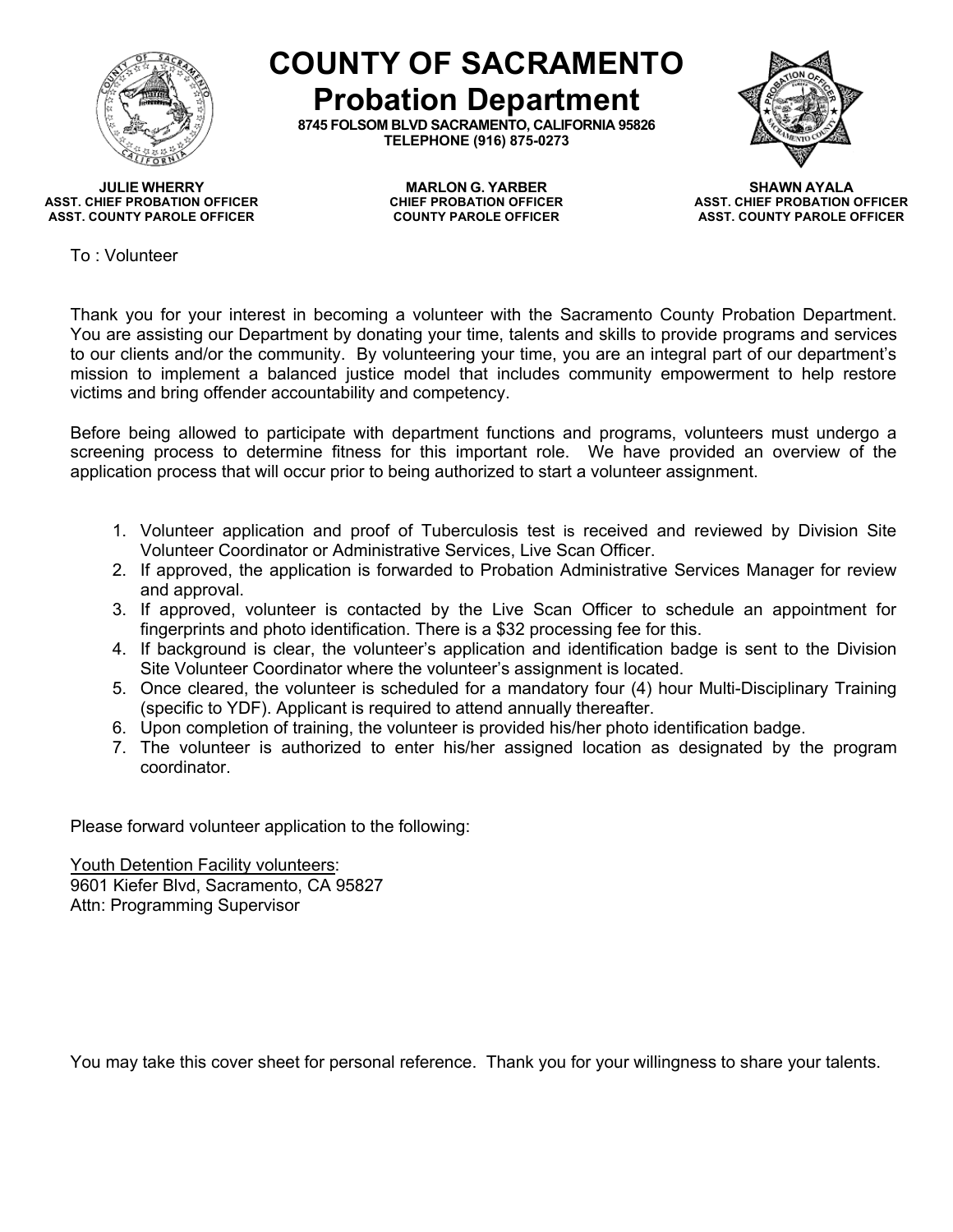# **VOLUNTEER IN PROBATION APPLICATION**

## **Type or print clearly in ink. Complete all sections to avoid a delay in processing.**

#### **Applicant Agency: Agency Contact Name and Phone Number:**

### **G.A.P.—Gang Awareness and Prevention** \_\_**Ashley Read 916-213-4006**\_\_\_\_\_\_\_

| (Last)                                                                                              |  | (First) |  | (Middle) |         |            |  |
|-----------------------------------------------------------------------------------------------------|--|---------|--|----------|---------|------------|--|
|                                                                                                     |  |         |  |          |         |            |  |
| (Number) (Street)                                                                                   |  |         |  | (City)   | (State) | (Zip Code) |  |
|                                                                                                     |  |         |  |          |         |            |  |
|                                                                                                     |  |         |  |          |         |            |  |
|                                                                                                     |  |         |  |          |         |            |  |
| (Social Security number, other names used and date of birth are for background check purposes only) |  |         |  |          |         |            |  |
|                                                                                                     |  |         |  |          |         |            |  |
|                                                                                                     |  |         |  |          |         |            |  |
|                                                                                                     |  |         |  |          |         |            |  |
|                                                                                                     |  |         |  |          |         |            |  |
|                                                                                                     |  |         |  |          |         |            |  |

## **Background Information**

Conviction of a crime is not necessarily a bar to becoming a volunteer. Each case is considered separately based upon volunteer requirements.

1. Have you ever been arrested or convicted by any court of an offense other than minor traffic violations? (Include juvenile, adult, and military offenses) Yes\_\_\_\_\_ or No\_\_\_\_\_\_. Note: Drunk driving, reckless driving, hit & run are not minor traffic offenses.

If "yes", please furnish the following information:.

| Date | Offense | City/State | Disposition |
|------|---------|------------|-------------|
|      |         |            |             |
|      |         |            |             |
|      |         |            |             |
|      |         |            |             |
|      |         |            |             |
|      |         |            |             |

2. Has your driver's license ever been revoked or suspended? Yes: No: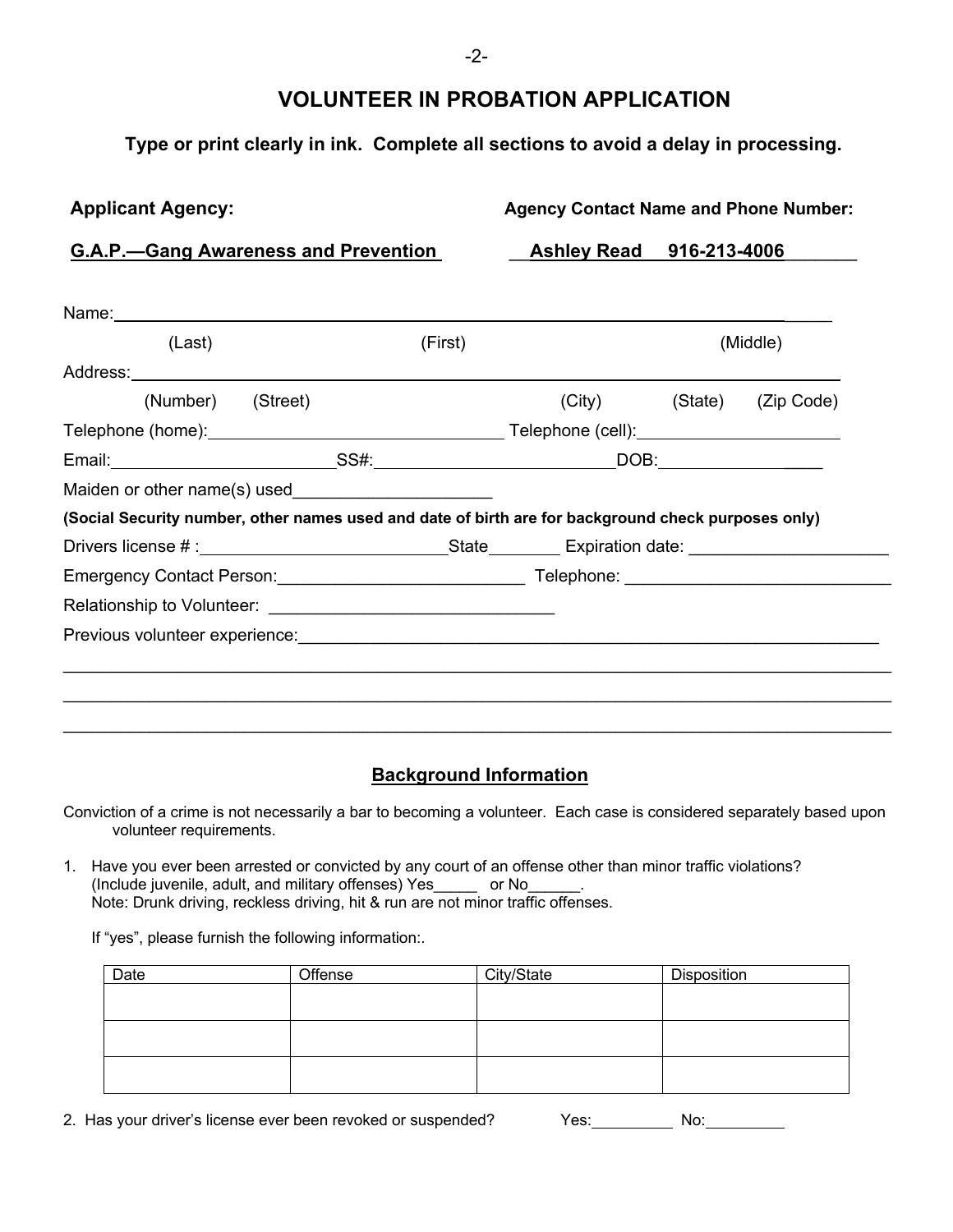-3- 3. Do you know or are you related to anyone who has been on probation within the past 5 years? If so, please describe

|                               |                                                         |                                                                             | State: _______ Offense: ____________________________ When: _____________________Where: _______________________                                                                                 |  |  |
|-------------------------------|---------------------------------------------------------|-----------------------------------------------------------------------------|------------------------------------------------------------------------------------------------------------------------------------------------------------------------------------------------|--|--|
|                               |                                                         |                                                                             | 4. Do you know or are you related to anyone, adult or juvenile, who is presently incarcerated? If yes, please describe                                                                         |  |  |
|                               |                                                         |                                                                             |                                                                                                                                                                                                |  |  |
|                               |                                                         |                                                                             | State: _______ Offense: __________________________ When: ______________________Where: ______________                                                                                           |  |  |
| Please initial the following: |                                                         | <b>Health clearance requirements</b>                                        |                                                                                                                                                                                                |  |  |
|                               |                                                         |                                                                             |                                                                                                                                                                                                |  |  |
|                               |                                                         | past 12 months) with this application. This is at the volunteers' own cost. | 1. I have submitted proof of a health clearance form which would verify tuberculosis (TB) testing (within the                                                                                  |  |  |
|                               |                                                         |                                                                             | 2. ______I acknowledge I have had Measles (Rubeola), Mumps, Rubella, or Chickenpox sometime in my life.                                                                                        |  |  |
|                               |                                                         | <b>OR</b>                                                                   | I have not had one of the communicable diseases listed above but I have received immunization for<br>Measles (Rubeola), Mumps, Rubella (MMR), and Chickenpox. Approximate date of Immunization |  |  |
|                               |                                                         | <b>Volunteer Information</b>                                                |                                                                                                                                                                                                |  |  |
|                               |                                                         |                                                                             |                                                                                                                                                                                                |  |  |
|                               |                                                         |                                                                             | 2. Why are you interested in a volunteer position with the Probation Department?                                                                                                               |  |  |
|                               |                                                         |                                                                             |                                                                                                                                                                                                |  |  |
|                               |                                                         |                                                                             |                                                                                                                                                                                                |  |  |
|                               |                                                         | <b>Volunteer Expectations</b>                                               | Please initial that you acknowledge and will abide by each expectation.                                                                                                                        |  |  |
| 1.                            |                                                         |                                                                             | I will conduct myself at all times, in a manner avoiding any hint of abuse of my official volunteer position.                                                                                  |  |  |
| 2.                            | is not directly related to my official duties.          |                                                                             | I will not use my volunteer identification card for personal advantage or to obtain services or information that                                                                               |  |  |
|                               |                                                         |                                                                             | 3. I will not accept gifts or money from anyone for personal benefit when related to my official duties.                                                                                       |  |  |
| 4.                            | situations where the volunteer is mandated to report.   |                                                                             | I understand all information concerning probationers / clients shall be strictly confidential, except in                                                                                       |  |  |
| 5.                            | released, beyond professional levels of contact.        |                                                                             | I will not procure relationships with residents in custody, or maintain contact with residents once they are                                                                                   |  |  |
| 6.                            | maintaining contact with a resident outside of custody. |                                                                             | I will obtain prior written approval from the resident's legal guardian before having any relationship and/or                                                                                  |  |  |

7. \_\_\_\_\_\_I will not take or travel with any probationer / client on any departmental, social, or recreational activity without prior departmental approval. If the probationer / client is of the opposite gender, I understand there must be another staff or volunteer present.